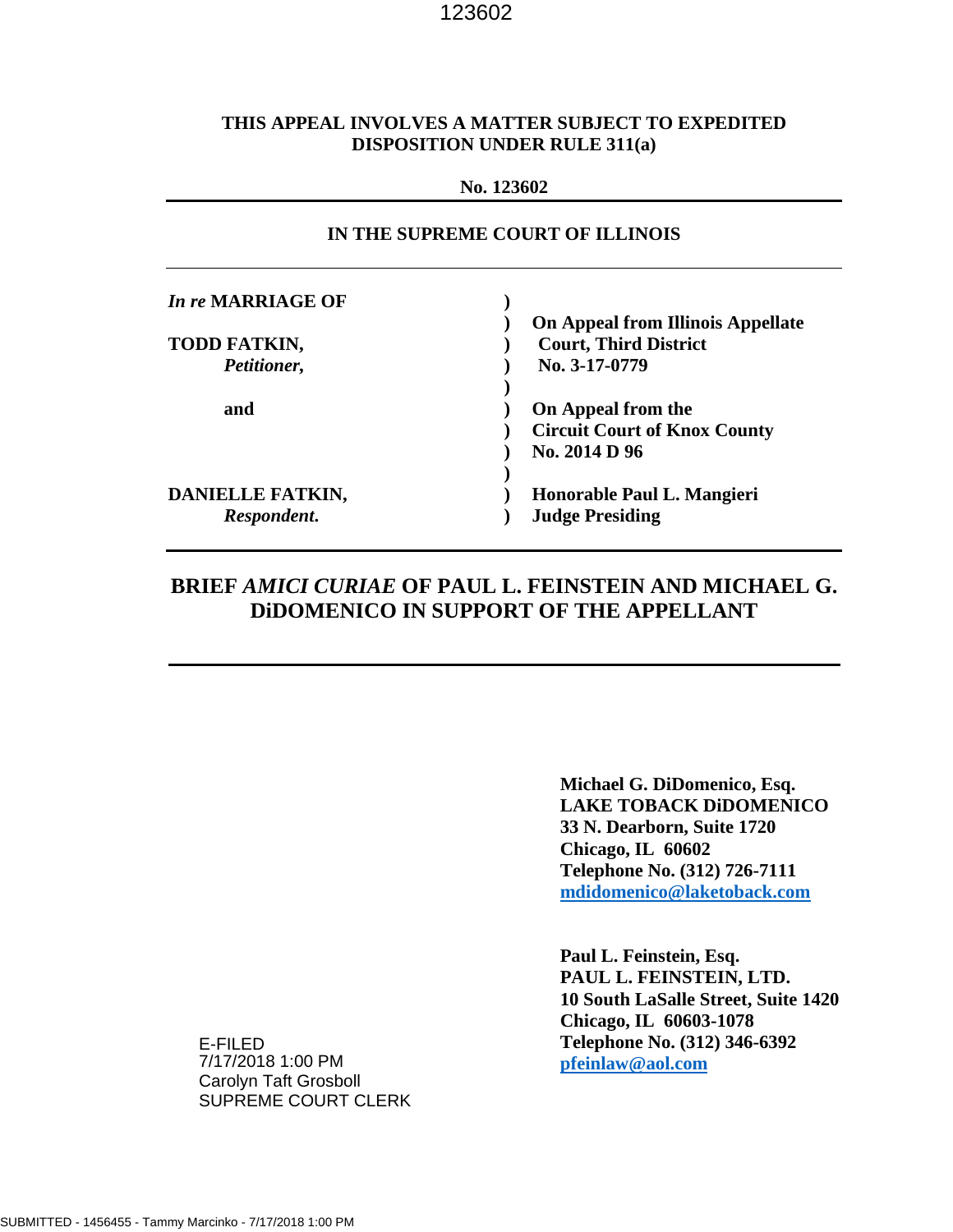# **TABLE OF CONTENTS**

| L. | A relocation order is not appealable pursuant to Supreme Court |  |
|----|----------------------------------------------------------------|--|
| П. |                                                                |  |
| А. |                                                                |  |
| B. |                                                                |  |
|    |                                                                |  |
|    | Rule 341(c) Certification                                      |  |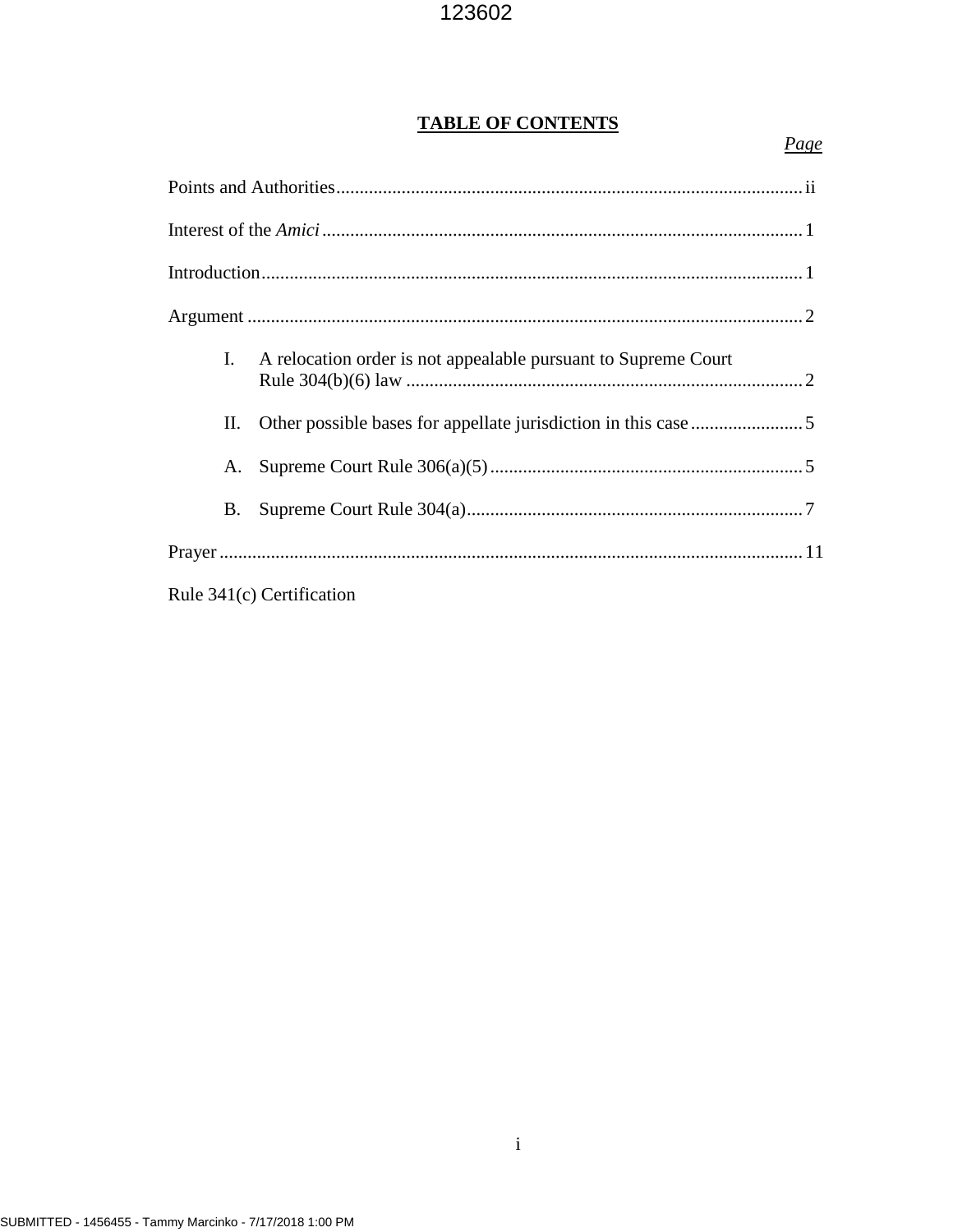# **POINTS AND AUTHORITIES**

| I. | A relocation order is not appealable pursuant to Supreme Court |
|----|----------------------------------------------------------------|
|    | In re Marriage of Dougherty                                    |
|    | In re Marriage of Eckert                                       |
|    | In re Parentage of Rogan M.                                    |
|    | In re Marriage of Yndestad                                     |
|    | Winebright v. Winebright                                       |
|    | Altenheim German Home v. Bank of America, N.A.                 |
|    | In re Marriage of Bednar                                       |
|    | In re Marriage of Fatkin                                       |
| Π. |                                                                |
|    | In re Custody of Purdy                                         |
| A. |                                                                |
|    | In re Marriage of Kostusik                                     |
|    | In re Marriage of Teymour                                      |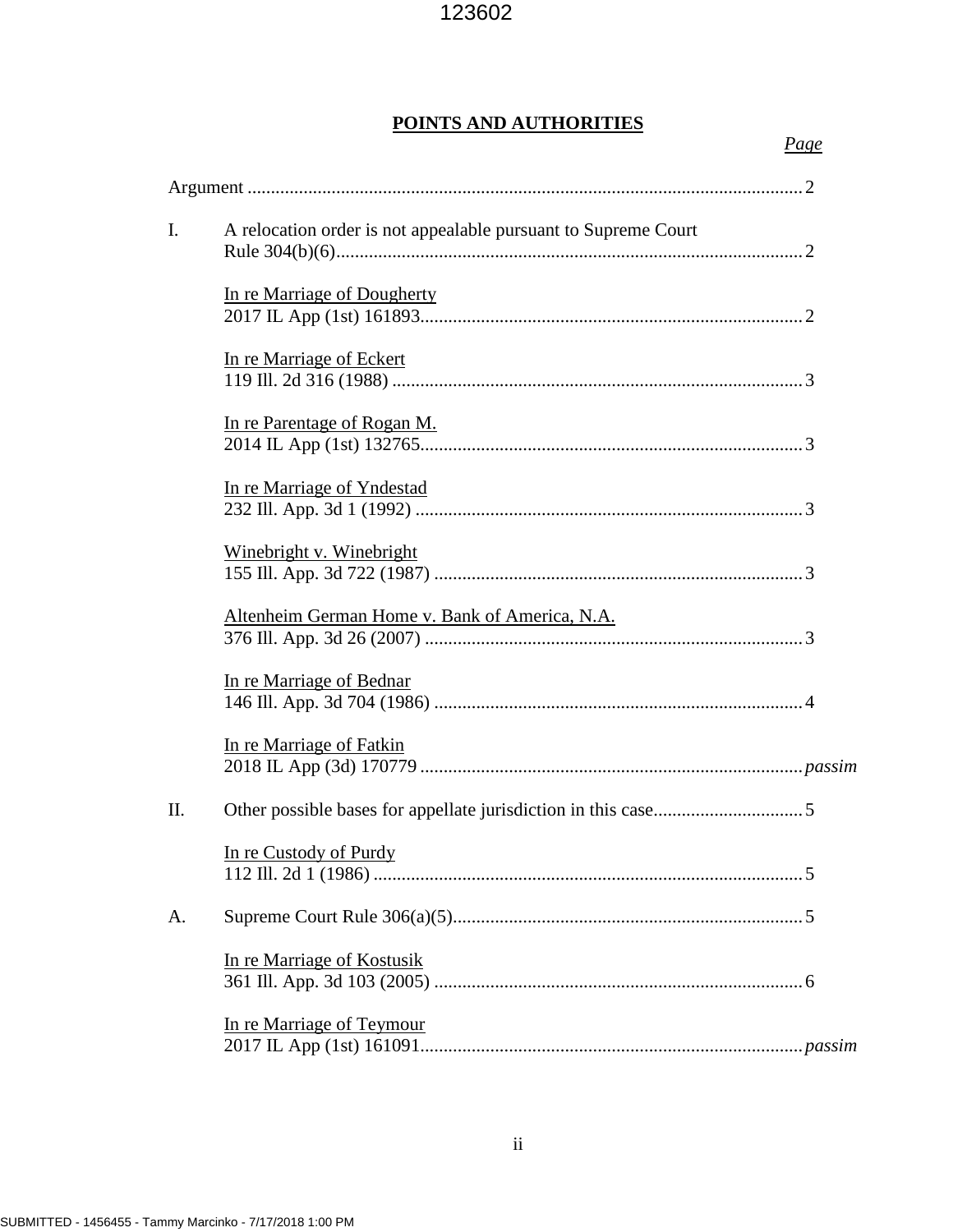## **POINTS AND AUTHORITIES Continued**

| In re Marriage of Dougherty                         |
|-----------------------------------------------------|
|                                                     |
| In re Marriage of Gutman                            |
| In re Marriage of Alyassir                          |
| In re Marriage of Gaudio                            |
| In re Marriage of A'Hearn                           |
| In re Marriage of Demaret                           |
| In re Marriage of Knoll                             |
| In re Marriage of Baumgartner                       |
| In re Marriage of Ehgartner-Schacter                |
| In re Marriage of Carr                              |
| In re Marriage of Dianovsky                         |
| In re Marriage of Sanchez                           |
| O'Casek v. Children's Home and Aid Soc. of Illinois |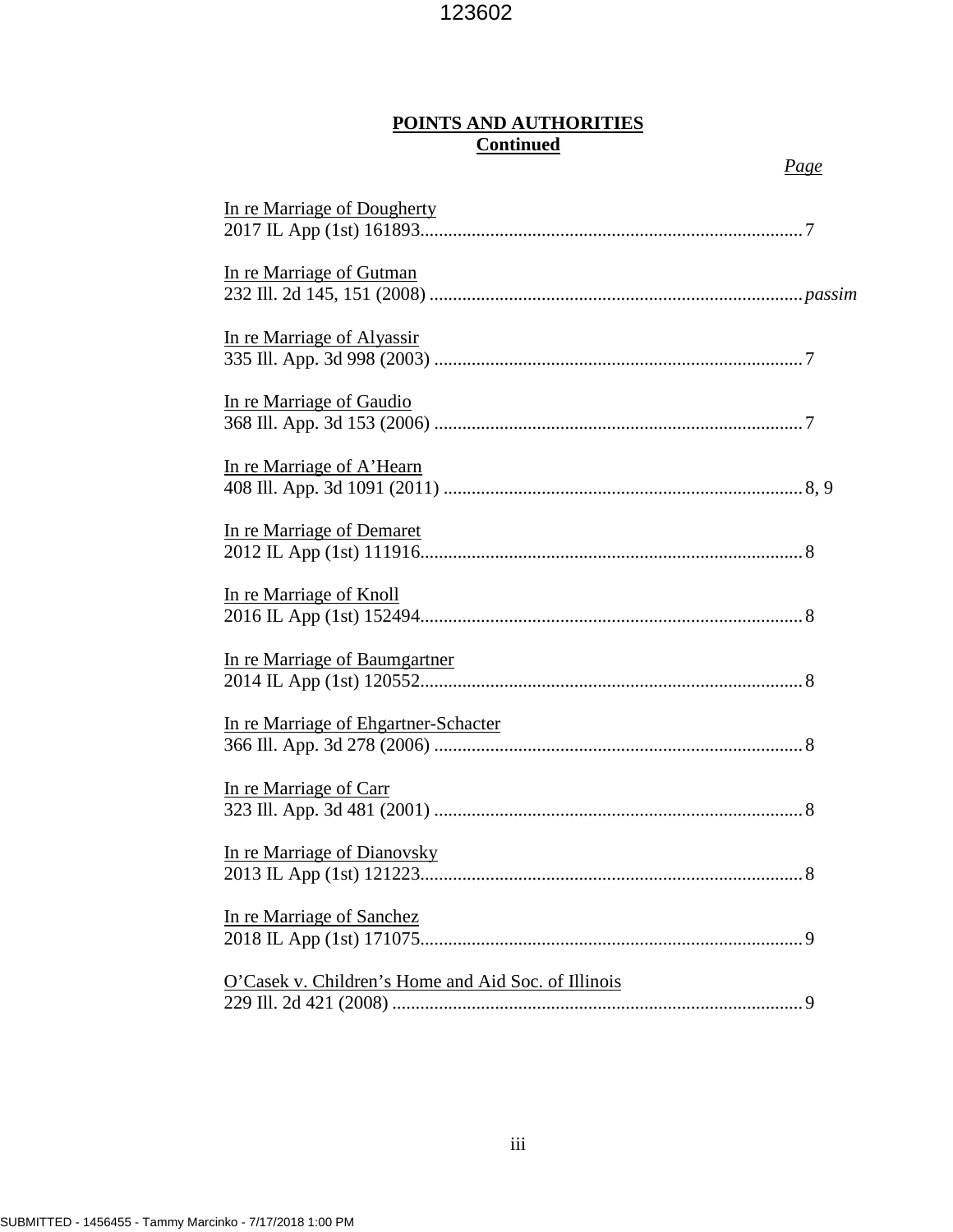# **POINTS AND AUTHORITIES Continued**

| In re Custody of C.C. |  |
|-----------------------|--|
|                       |  |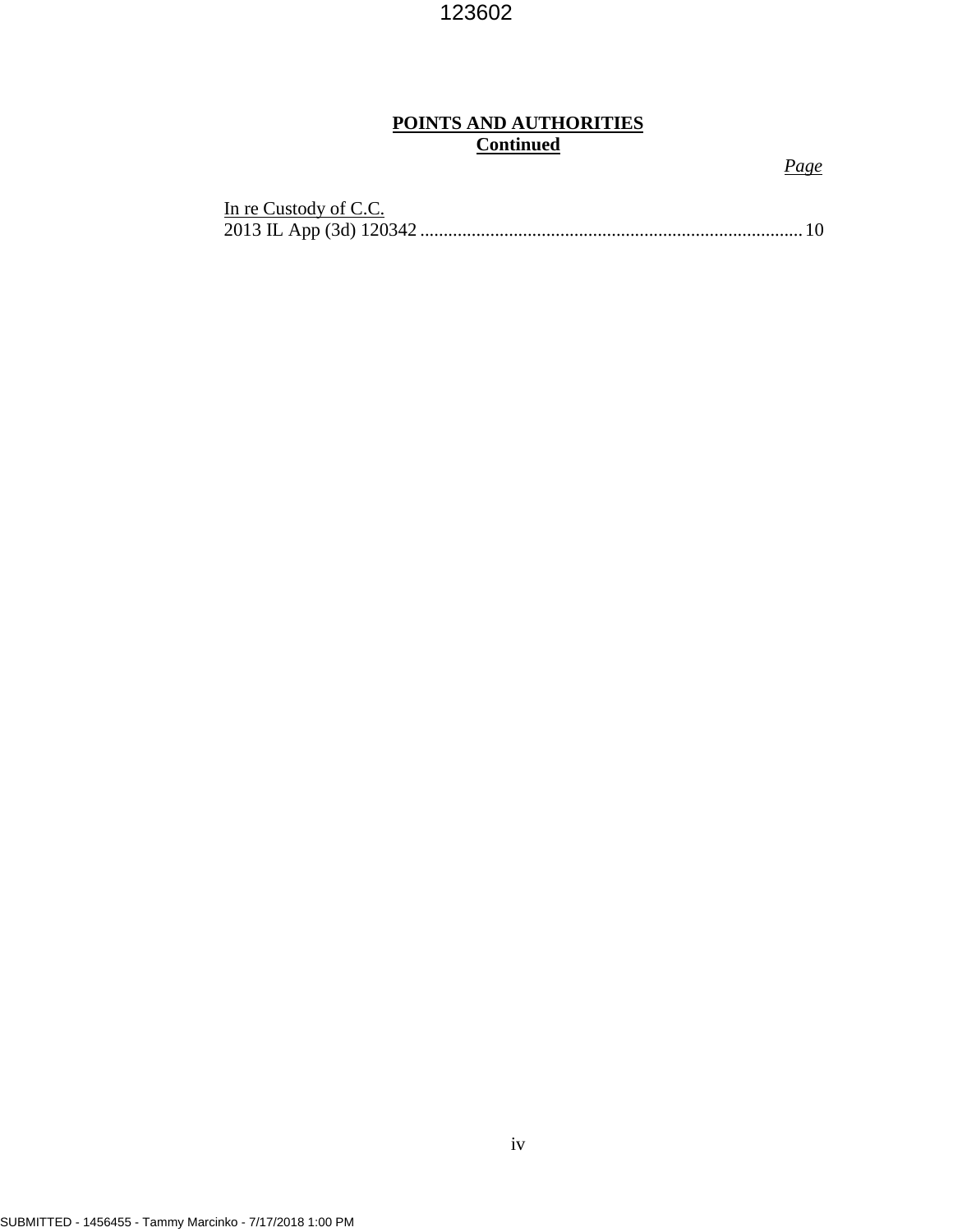#### **INTEREST OF THE** *AMICI*

Both Mr. DiDomenico and Mr. Feinstein have practiced matrimonial law at both the trial and appellate level for many years and are fellows of the American Academy of Matrimonial Lawyers (AAML). They have authored numerous *amicus* briefs in this Court and the Appellate Court on behalf of the AAML, and one previous in their individual capacities, and have collectively participated in hundreds of matrimonial law appeals. They are intimate with the jurisdictional issues implicated in this case and can provide helpful insight to this Court in reaching its decision.

#### **INTRODUCTION**

This case presents the Court with the opportunity to clarify the jurisdictional rules governing post-judgment dissolution of marriage appeals. For many years, post-judgment appellate jurisdiction has confounded the Appellate Court and led to a deep divide amongst the districts. This has led to much uncertainty and confusion for lawyers and litigants on how to answer a threshold and what should be straightforward question—when is a postjudgment order appealable?

This issue comes before this Court by way of the Third District majority below using Supreme Court Rule 304(b)(6) to afford merits review to the circuit court's order allowing Todd Fatkin to permanently remove the parties' minor child to Virginia. For the reasons below, this jurisdictional conclusion is wrong. However, given that this case, like any relocation case, implicates the best interests of a child, this Court can and should examine any other basis for appellate jurisdiction. While *amici* ultimately contend that this appeal should be dismissed for lack of jurisdiction because Supreme Court Rule 345(b) suggests *amici* must take a position, it is far from clear, and *amici* take no position on the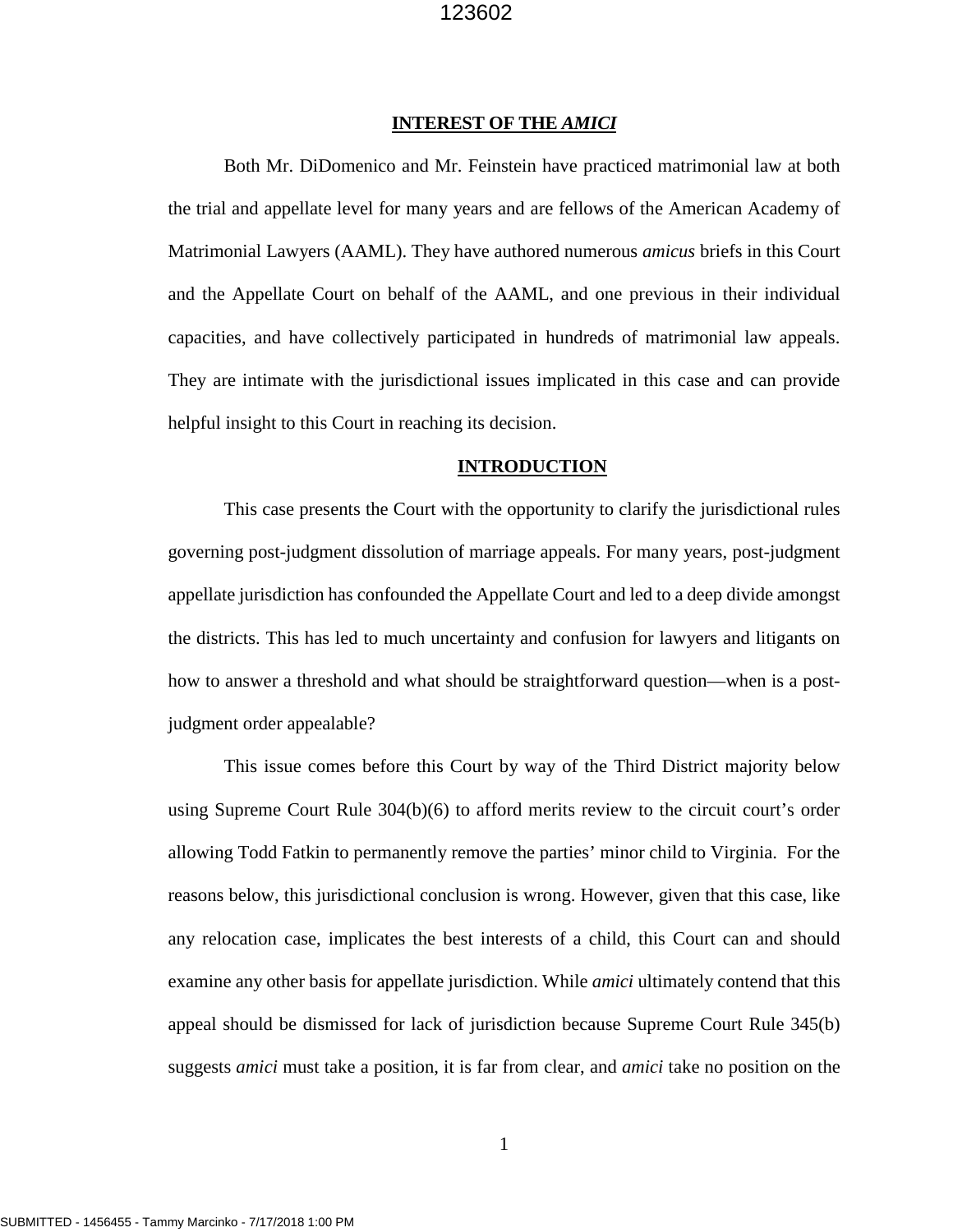merits of the relocation order. What is known is that an examination of the jurisdictional issues in this case will be extraordinarily helpful to the matrimonial bench and bar, and those whom they represent.

#### **ARGUMENT**

#### **I. A relocation order is not appealable pursuant to Supreme Court Rule 304(b)(6).**

Supreme Court rules are not mere suggestions. In re Marriage of Dougherty, 2017 IL App (1st) 161893, ¶ 7. The rules have the force of law and are to be construed in the same manner as statutes. Id. The cardinal rule of statutory construction is to ascertain and give effect to the intent of the legislature. Id. The best evidence of legislative intent is the language used in the statute itself, which must be given its plain and ordinary meaning. Id.

Supreme Court Rule 304(b)(6) provides for appellate jurisdiction, without the necessity of a finding pursuant to Supreme Court Rule 304(a), from "A custody or allocation of parental responsibilities judgment or modification of such judgment pursuant to the Illinois Marriage and Dissolution of Marriage Act (750 ILCS 5/101 et seq.) or Illinois Parentage Act of 2015 (750 ILCS 46/101 et seq.)."

"Parental responsibilities" is defined to mean "both parenting time and significant decision-making responsibilities with respect to a child." 750 ILCS 5/600(d) Allocation of parenting responsibilities and parenting time is governed by 750 ILCS 5/602.5 and 750 ILCS 5/602. Modification of those provisions is governed by 750 ILCS 5/610.5.

"Relocation" is separately defined to mean "(1) a change of residence from the child's current primary residence located in the county of Cook, DuPage, Kane, Lake, McHenry, or Will to a new residence within this State that is more than 25 miles from the child's current residence; (2) a change of residence from the child's current primary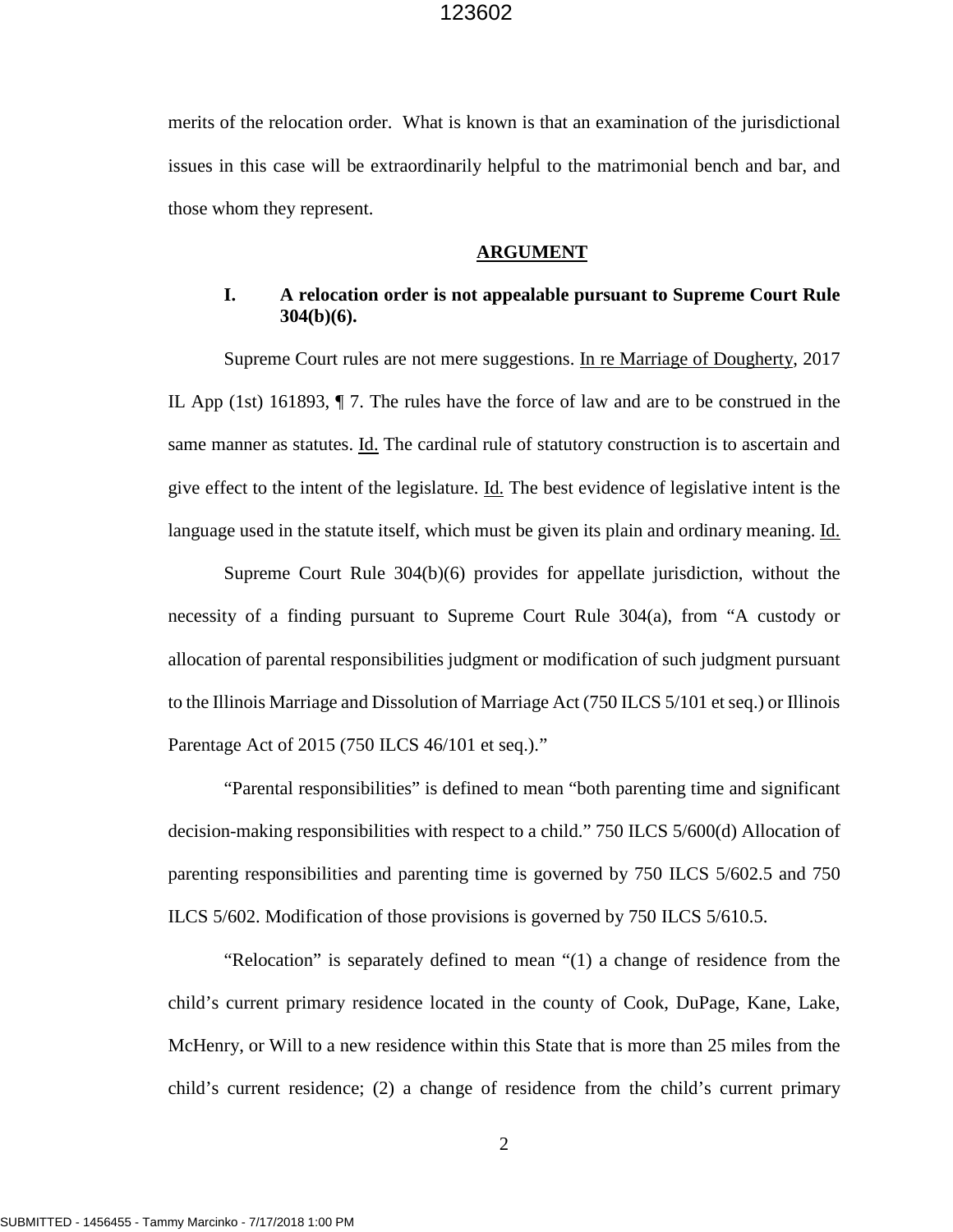residence located in a county not listed in paragraph (1) to a new residence within this State that is more than 50 miles from the child's current primary residence; or (3) a change of residence from the child's current primary residence to a residence outside the borders of this State that is more than 25 miles from the current primary residence." 750 ILCS 5/600(g) Relocation is separately governed by 750 ILCS 5/609.2, which, in substantial part, codified the factors established by this Court in In re Marriage of Eckert, 119 Ill. 2d 316, 326-327 (1988).

Given the plain language of Rule 304(b)(6) and its reference to only "parental responsibilities judgments," it is clear that the rule does not allow for the appeal of relocation orders. In re Parentage of Rogan M., 2014 IL App (1st) 132765,  $\P$  22-23 (Rule 304(b)(6) does not confer appellate jurisdiction to review merits of order denying removal)  $\frac{1}{1}$  $\frac{1}{1}$  $\frac{1}{1}$  The Appellate Court has long recognized a legal difference between custody and visitation orders (n/k/a parental responsibilities and parenting time) and removal (n/k/a relocation). See, e.g., In re Marriage of Yndestad, 232 Ill. App. 3d 1, 5 (1992) ("A petition to remove a child to another State is not a modification of a custody judgment even if granting the petition would have an impact upon the non-movant's joint custody rights."); Winebright v. Winebright, 155 Ill. App. 3d 722, 724 (1987) ("Even where the parties have

 $\overline{a}$ 

<span id="page-7-0"></span><sup>&</sup>lt;sup>1</sup> This Court should also note that the committee comments to Rule  $304(b)(6)$  dated March 8, 2016, make reference to the new terms used in the Illinois Marriage and Dissolution of Marriage Act. That is, "custody" is now referred to as "allocation of parental responsibilities"; "visitation is now referred to as "parenting time"; and "removal" is now referred to as "relocation." Notwithstanding this recognition, Rule 304(b)(6) makes no reference to relocation orders. This is in contrast to Supreme Court Rule 306(a)(5) which does expressly reference relocation orders, as discussed *infra.* Simply put, if Rule 304(b)(6) was supposed to confer appellate jurisdiction over final relocation orders, it would have said so. Altenheim German Home v. Bank of America, N.A., 376 Ill. App. 3d 26, 36 (2007) (doctrine of *inclusion unius exclusion alterius* means the inclusion of one is the exclusion of all others)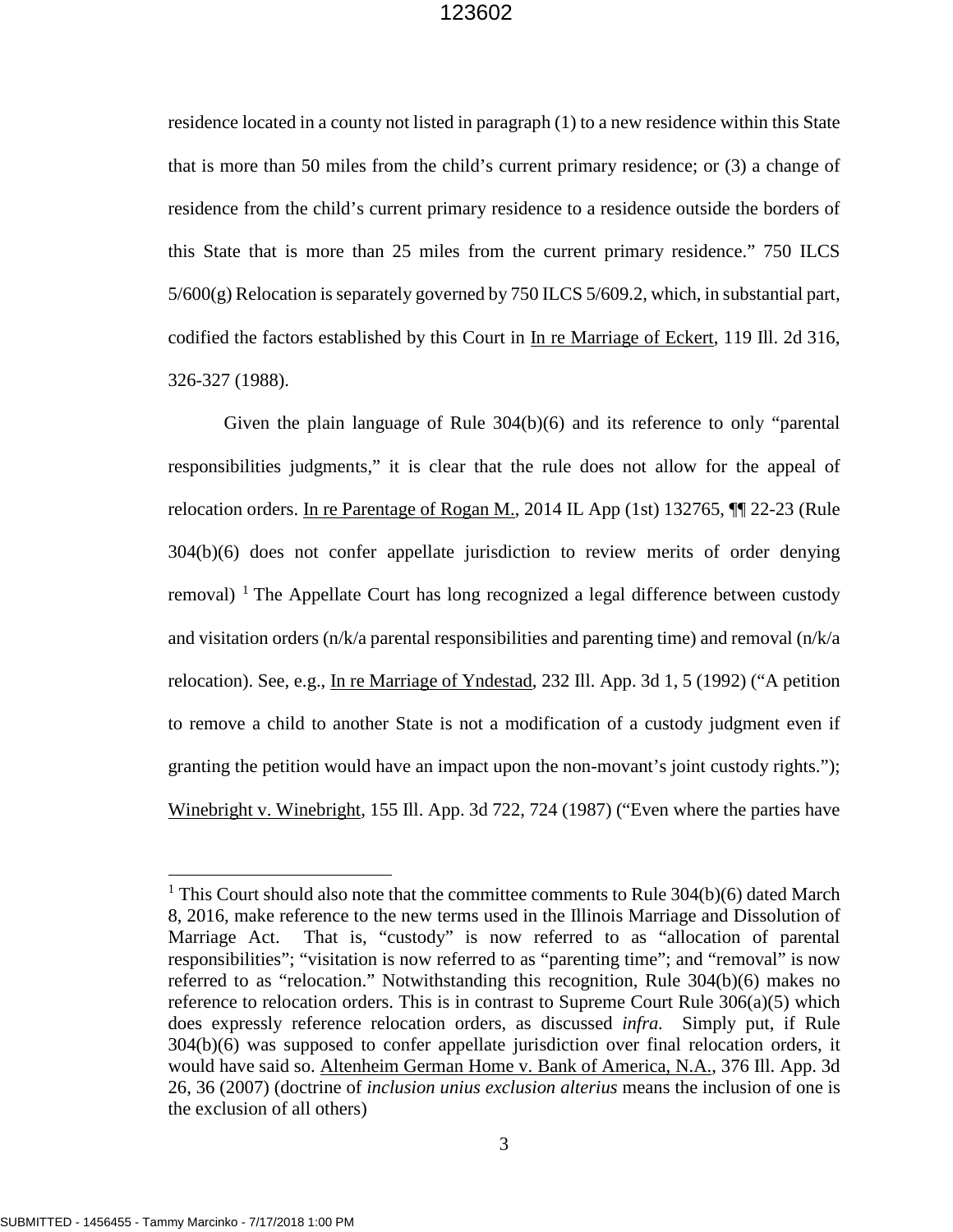been awarded joint custody, a petition to remove the child from Illinois does not constitute a petition to modify custody; hence the removal petition is governed by section 609 of the IMDMA, and section 610 does not apply."); In re Marriage of Bednar, 146 Ill. App. 3d 704, 706 (1986) (holding same)<sup>[2](#page-8-0)</sup>

The Appellate Court in this case purported to distinguish this case from the above cases when it said "those cases dealt with the parties' filings related to a request for a potential relocation, whereas a relocation order entered by the trial court in this case that, in effect, modified the prior judgment allocating parental responsibilities." In re Marriage of Fatkin, 2018 IL App (3d) 170779, ¶ 31. While on one hand conceding that "not all relocation orders may constitute a modification of a joint custody order," the Court went on to hold that "the relocation order entered in this case modified the judgment awarding the parties' joint parenting responsibilities *to such an extent* that we view it as modification of the prior order allocating parenting responsibilities and, therefore, it falls within the scope of Rule  $304(b)(6)$ ." Id. (emphasis added) In other words, the Appellate Court below held that an order denying relocation is not appealable under Rule 304(b)(6), but that an order granting relocation is, so long as the particular panel assigned the case determines the order "modified" a prior parenting responsibilities order to a sufficient "extent." It is submitted that this kind of subjective assessment has no place in determining appellate jurisdiction and serves only to confuse the matrimonial bench and bar. Orders granting or

 $\overline{a}$ 

<span id="page-8-0"></span><sup>&</sup>lt;sup>2</sup> The recent amendments to Illinois' divorce laws provide that "a parent's relocation constitutes a substantial change in circumstances for purposes of Section 610.5." 750 ILCS 5/609.2(a). However, that does not fully relieve a petitioning party's evidentiary burden to also establish a modification if necessary to serve the child's best interests in 750 ILCS 5/610.5(c), and only emphasizes how a relocation order and an order modifying a parental responsibilities judgment are not the same thing, as a matter of law.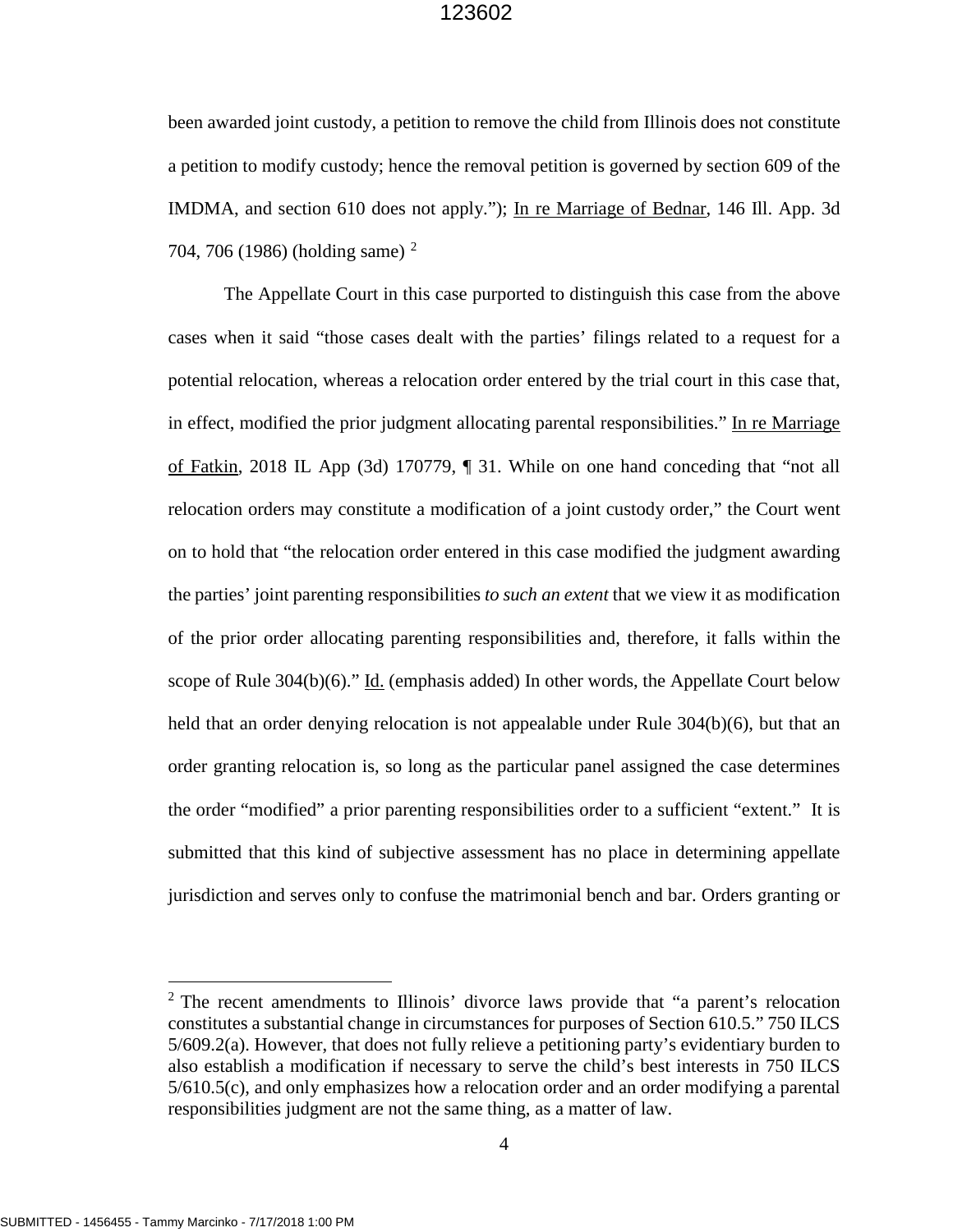denying relocation are either appealable under Rule 304(b)(6) or they are not. But it cannot and should not be left to the whims of a particular panel, based on how two Justices perceive the "extent" a relocation order may change a family's dynamic. As Justice Schmidt correctly pointed out in his dissent, Danielle Fatkin's difficulty in exercising her rights is merely a factor in the relocation calculus; it has nothing to do with appellate jurisdiction. Fatkin, 2018 IL App (3d) 170779, ¶ 43; 750 ILCS 5/609.2(g)(7). Ironically, as set forth below, the majority's decision below represents a step backward from the Appellate Court's recent cases on Supreme Court Rule 304(a) which began to chip away at the subjectivity it had made part of determining post-judgment appellate jurisdiction.

 For the above reasons, an order granting relocation is not appealable pursuant to Supreme Court Rule 304(b)(6).

#### **II. Other possible bases for appellate jurisdiction in this case.**

Given that this case involves the best interests of a minor child, there is no doubt that merits review is preferred. In re Custody of Purdy, 112 Ill. 2d 1, 4 (1986). There are two other possibilities that require this Court's analysis and consideration.

#### **A. Supreme Court Rule 306(a)(5).**

Supreme Court Rule 306(a)(5) provides for permissive interlocutory appeals "from interlocutory orders affecting the care and custody of or the allocation of parental responsibilities for un-emancipated minors or the relocation (formerly known as removal) of un-emancipated minors, if the appeal of such orders is not specifically provided for elsewhere in these rules."

It is not disputed here that Ms. Fatkin did not file a petition for leave to appeal pursuant to Rule 306(a)(5); rather, she filed a notice of appeal on November 16, 2017, just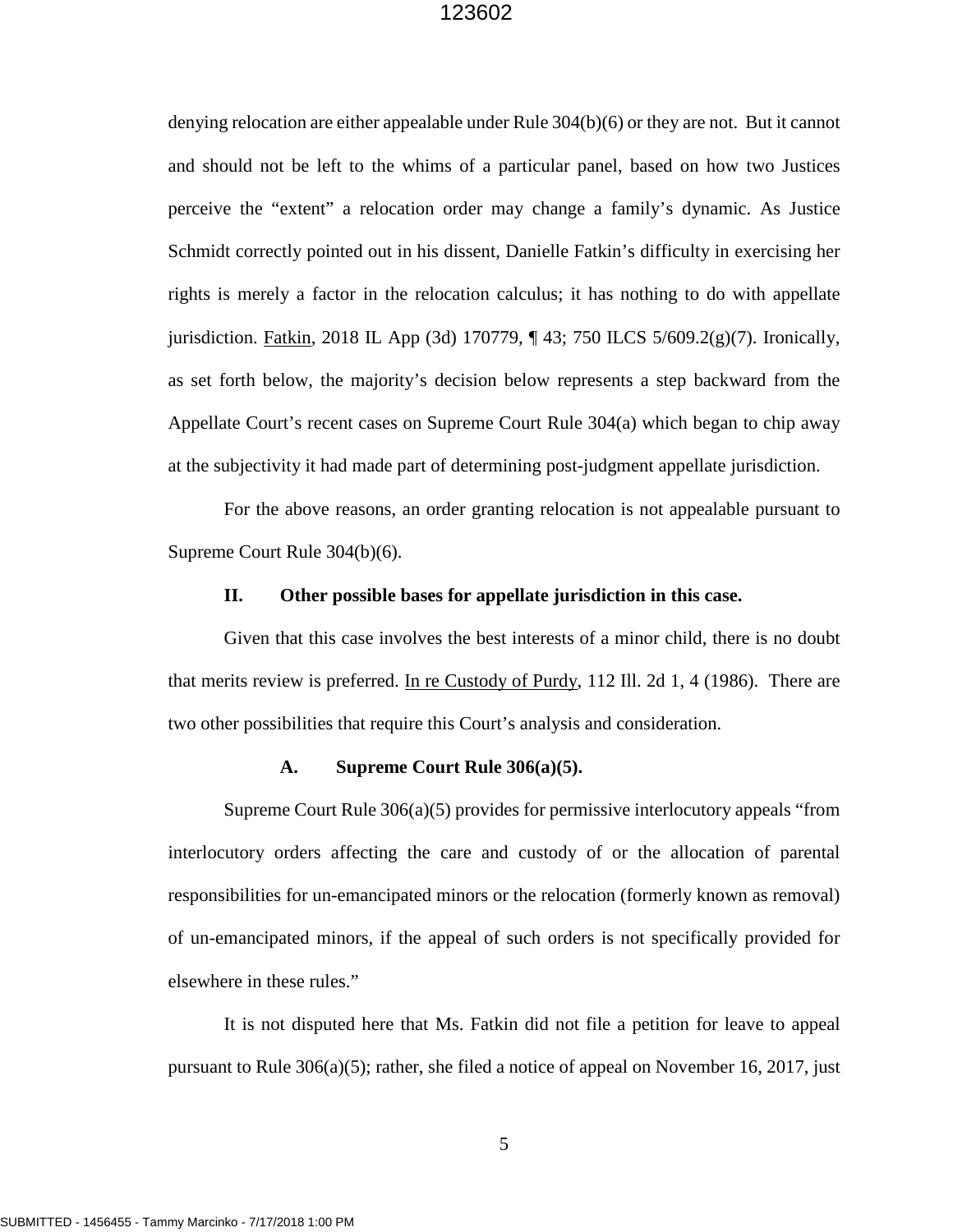3 days after the circuit court's order granting removal. Fatkin, 2018 IL App (3d) 170779, ¶ 23. This is within the 14-day requirement to file a petition for leave to appeal set forth in Rule 306(b) for cases brought pursuant to Rule  $306(a)(5)$ . In the Appellate Court's most recent case considering Rule  $306(a)(5)$  jurisdiction, the Court recounted cases where a timely filed notice of appeal was re-construed as a petition for leave to appeal pursuant to Rule 306(a)(5) when either the proper Rule 306(b) procedure was not followed or where it was reasonable for the appellant to believe that case law provided for jurisdiction under another rule. In re Marriage of Kostusik, 361 Ill. App. 3d 103, 112-114 (2005) (collecting cases) Thus, there is at least some authority for the notion that the Appellate Court's consideration of the merits of Ms. Fatkin's appeal could be considered the allowance of a Rule 306(a)(5) petition, given Ms. Fatkin's filing of a timely notice of appeal.

However, even so reconstrued, it is suggested that Rule  $306(a)(5)$  jurisdiction would only be proper in this case if the rule covers permanent relocation orders. The issue here is that Rule 306, by definition, governs permissive "*Interlocutory* Appeals." (emphasis added) Subsection (a)(5) expressly states (unlike the other subsections in Rule  $306(a)$ ) that permissive appeals may be taken from "*interlocutory* orders affecting the care and custody…." (emphasis added) Case law suggests that "interlocutory" can have multiple meanings depending on the context in which it is raised. In re Marriage of Teymour, 2017 IL App (1st) 161091, ¶ 18, fn2. (discussing case law describing interlocutory orders as those that are temporary and modifiable at any time prior to final judgment, and describing interlocutory orders that are final, but not appealable) Applied here, the issue is whether Rule 306(a)(5) confers appellate jurisdiction over the circuit court's *permanent* relocation order or only orders regarding temporary relocation, such as those contemplated by 750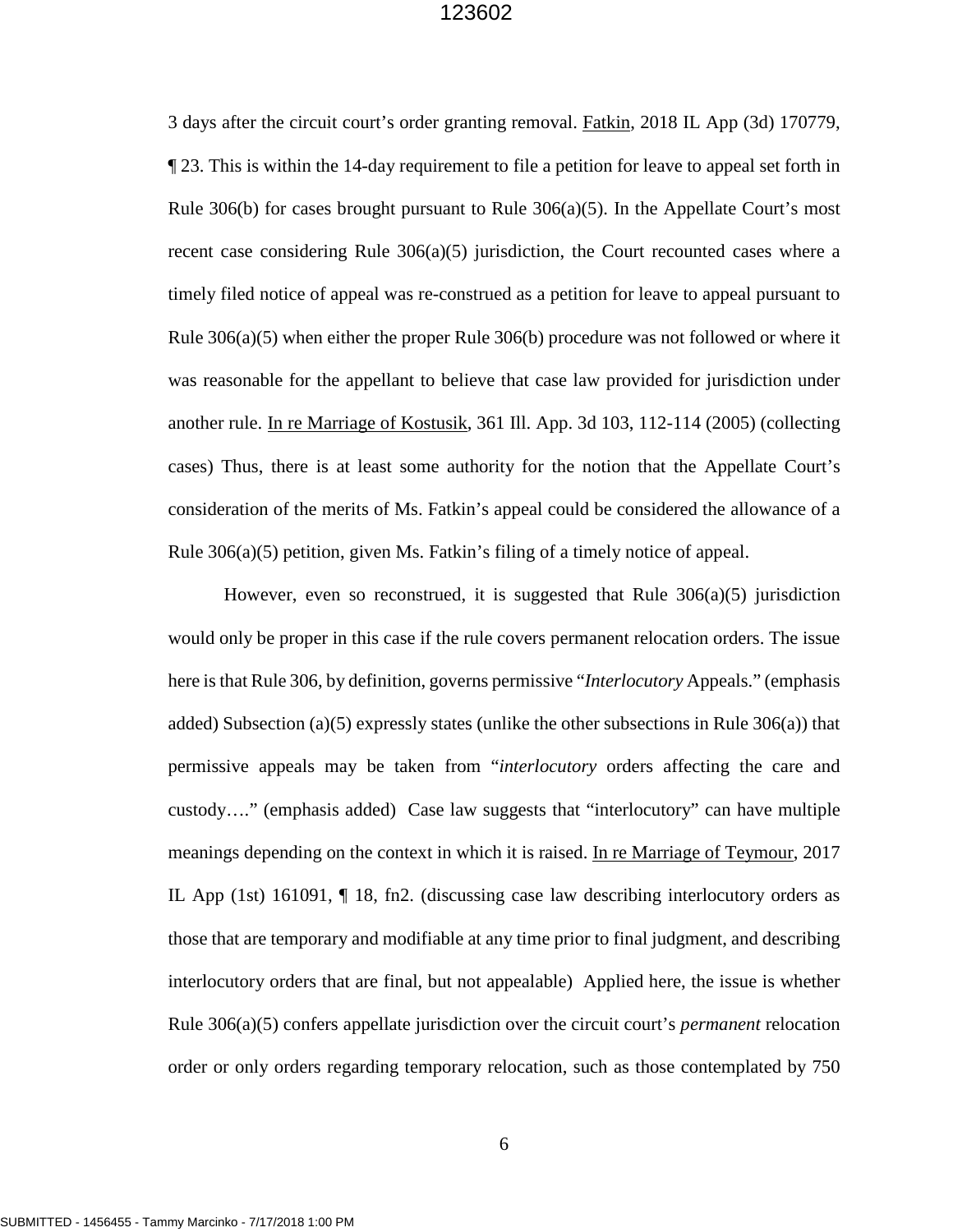ILCS 46/502(a), the type of temporary child-related orders the matrimonial bar has long understood Rule 306(a)(5) to cover. In re Marriage of Dougherty, 2017 IL App (1st) 161893,  $\P$  5-8 (holding "care and custody" in Rule 306(a)(5) relates only to temporary orders involving the custodial placement of minor children)

#### **B. Supreme Court Rule 304(a).**

It is not disputed in this case that the circuit court did not make an express finding pursuant to Supreme Court Rule 304(a) as to its permanent relocation order. It also does not appear disputed, at least by this panel of the Appellate Court, that had a Rule 304(a) finding been made, jurisdiction would otherwise have been proper under that rule, notwithstanding the pendency of claims related to transportation costs and modification of child support. Fatkin, 2018 IL App  $(3d)$  170779,  $\P$  26-27. In the event this Court determines that jurisdiction is improper under Rule 304(b)(6) and Rule 306(a)(5), the Court has the opportunity to clarify the case law on Rule 304(a) jurisdiction in the postdissolution judgment context.

 Since (and even before) this Court's decision in In re Marriage of Gutman, 232 Ill. 2d 145, 151 (2008), the Appellate Court has been divided on when post-dissolution judgment orders are appealable. For many years, the Second and Fourth Districts held that, absent a Rule 304(a) finding, a post-judgment order is not appealable without a Rule 304(a) finding when other claims remain pending, unless some other rule specifically confers jurisdiction. In re Marriage of Alyassir, 335 Ill. App. 3d 998, 999-1000 (2003) (position of Second District); In re Marriage of Gaudio, 368 Ill. App. 3d 153, 157-158 (2006) (position of the Fourth District) This position was consistent with this Court's decision in Gutman

7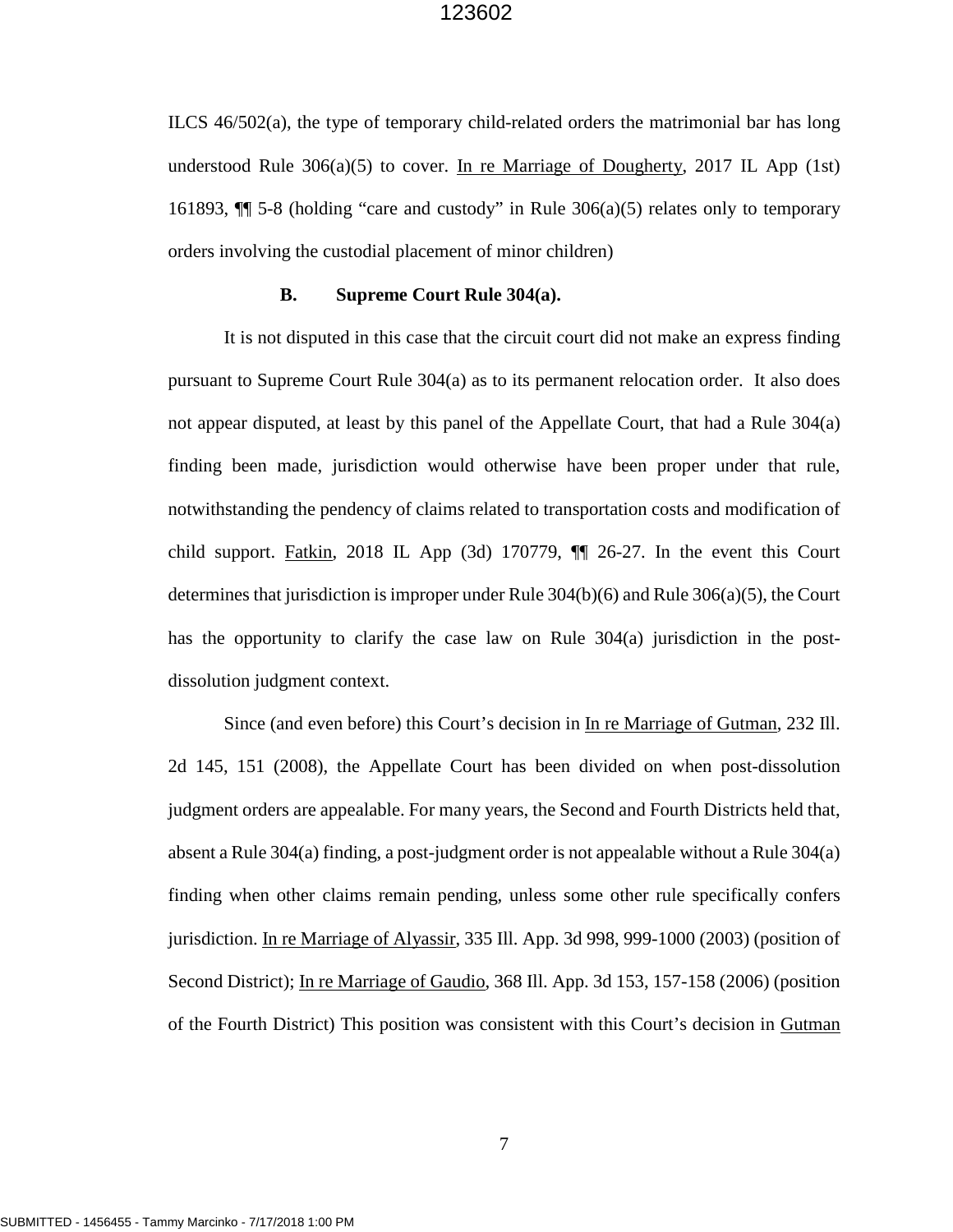that held a Rule 304(a) finding is required to make post-judgment orders appealable when other claims remain pending. Gutman, 232 Ill. 2d at 151.

Notwithstanding Gutman, the First and Third Districts invented ways to distinguish Gutman, holding that post-judgment orders are appealable as final orders pursuant to Supreme Court Rules 301 and 303, without the necessity of a Rule 304(a) finding, if the order appealed is not "related" to the claims still pending. In re Marriage of A'Hearn, 408 Ill. App. 3d 1091, 1093-1094 (2011) (position of the Third District); In re Marriage of Demaret, 2012 IL App (1st) 111916, ¶ 35 (position of the Sixth Division of the First District) The problem with a theory of post-judgment appellate jurisdiction based on the "relatedness" of the claims is and was its inherent subjectivity. None of the cases attempted to define what a "related" claim is, and the reader was left with the guidance only by comparing the specific claims at issue in the case to give "relatedness" any meaning. Not surprisingly, the Appellate Court inconsistently applied these rules, making *de facto* determinations about "relatedness" on a case-by-case basis, very similar to the Rule  $304(b)(6)$  "extent of modification" theory applied by the Fatkin majority here. The resulting dispositions have been all over the map, especially in the First District.<sup>[3](#page-12-0)</sup>

To be sure, all claims in a divorce case are "related"—all arise out of the same family, the same parties, the same children, and from the same set of financial and childrelated circumstances. In effect, the "relatedness" theory of post-judgment jurisdiction was

 $\overline{a}$ 

<span id="page-12-0"></span><sup>&</sup>lt;sup>3</sup> See, e.g., In re Marriage of Knoll, 2016 IL App (1st) 152494,  $\P$  46 (Fifth Division, merits reached); In re Marriage of Baumgartner, 2014 IL App (1st) 120552,  $\P\P$  34-36 (Sixth Division, merits reached); In re Marriage of Ehgartner-Schacter, 366 Ill. App. 3d 278, 284- 285 (2006) (First Division, dismissed in part); In re Marriage of Carr, 323 Ill. App. 3d 481, 483-485 (2001) (Third Division, appeal dismissed); In re Marriage of Dianovsky, 2013 IL App (1st) 121223, ¶ 40 (Second Division, appeal dismissed).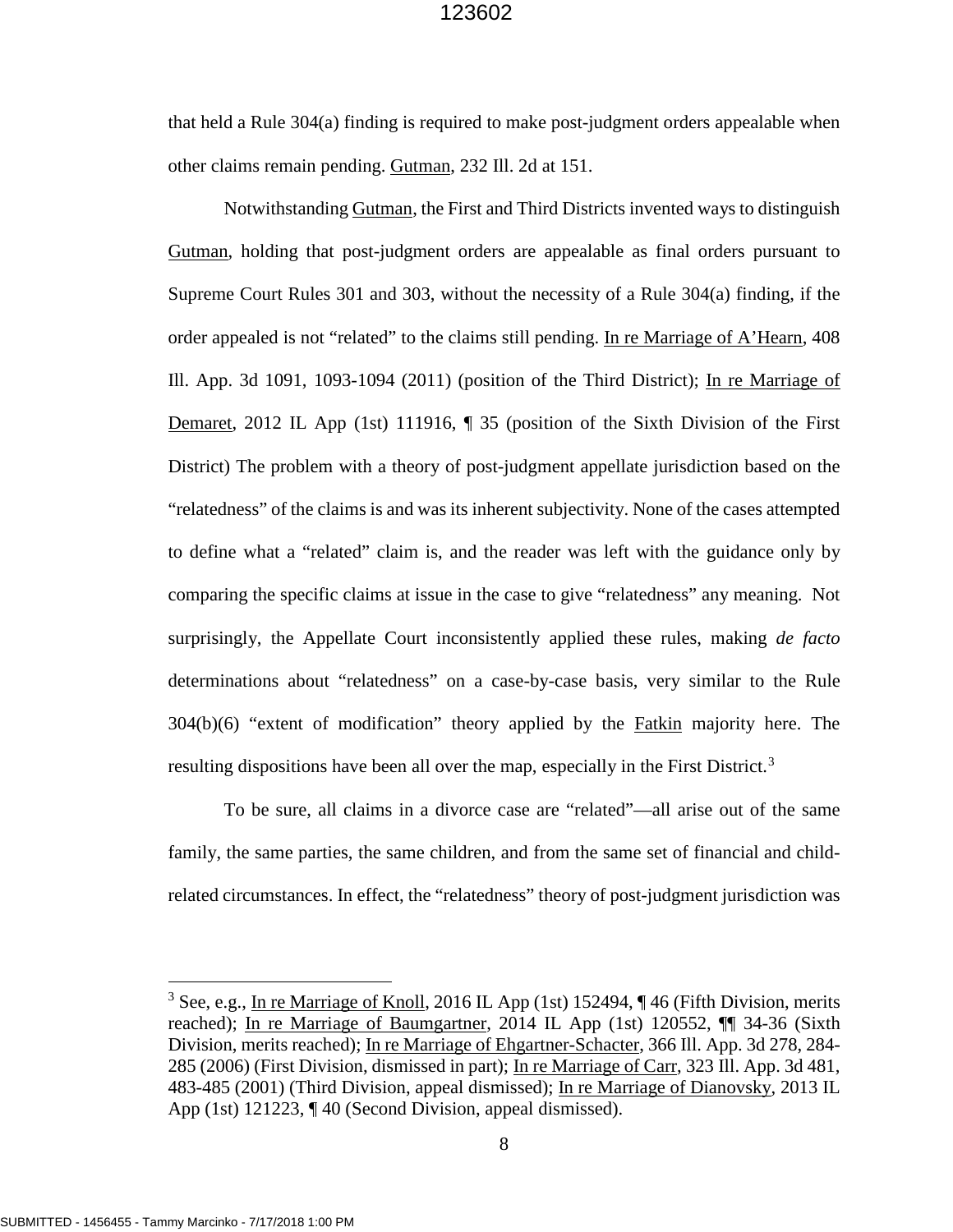really no jurisdictional standard at all, only a means to provide merits review when the rules did not permit it but when the Appellate Court wanted to provide it, however wellintentioned.

Just last year, the First District righted its wrong. In In re Marriage of Teymour, 2017 IL App (1st) 161091, ¶¶ 12-43, the Third Division parted ways with its earlier case law and adopted the position of the Second and Fourth Districts that post-judgment orders are not appealable when other claims remain pending absent a Rule 304(a) finding. Teymour provides a most thoughtful analysis of the history of this issue in the Appellate Court. The Fifth Division of the First District recently followed Teymour, again parting ways from its own previous case law. In re Marriage of Sanchez, 2018 IL App (1st) 171075, ¶¶ 20-29 (dismissing appeal from post-judgment orders when other claims remained pending absent a Rule 304(a) finding) Interestingly, in the case at bar, the Third District cited Teymour approvingly, seemingly for the proposition that Rule 304(a) jurisdiction did not exist given the absence of a Rule 304(a) finding. Fatkin, 2018 IL App (3d) 170779, 26-27. The Court did not even acknowledge its decision in  $A'$ Hearn that would have provided for Rule 301 and 303 jurisdiction, without the necessity of turning Rule 304(b)(6) on its head.

In any event, for the reasons stated by Justice Lavin in Teymour, and for the reasons set forth by this Court in Gutman, post-judgment dissolution orders are not appealable as final orders under Rules 301 and 303 when other claims remain pending absent a Rule 304(a) finding. Notwithstanding its recent trend towards uniformity on this issue, the Appellate Court remains divided, and this Court should clarify the law. O'Casek v. Children's Home and Aid Soc. of Illinois, 229 Ill. 2d 421, 440 (2008) (decisions of one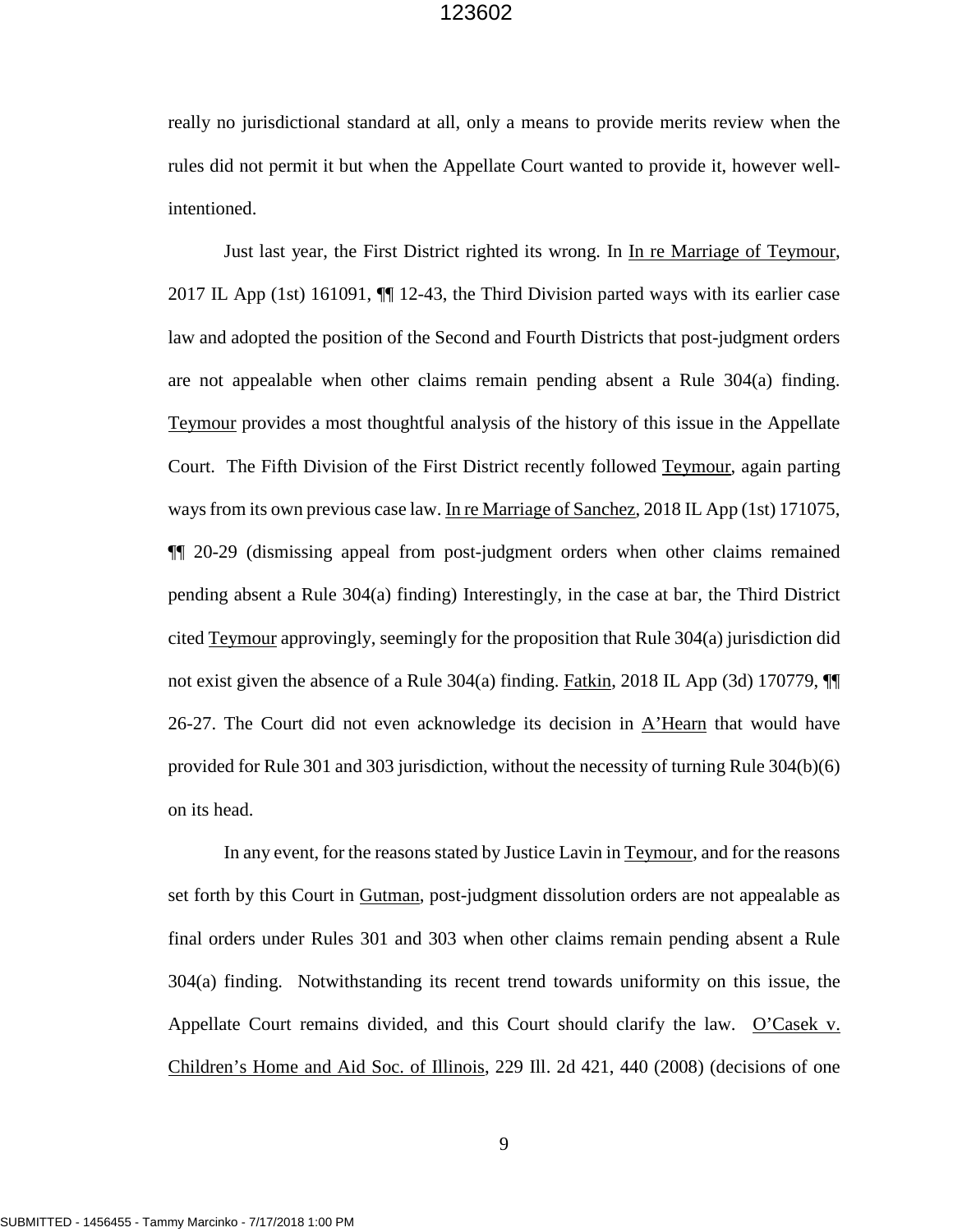panel of the appellate court are not binding on others). *Amici* believe that the Teymour analysis should control and be codified by this Court's disposition. This application of Rule 304(a) to post-judgment orders provides the most clear and cogent approach to appellate jurisdiction.

*Amici* make one other observation. The granting or denying of a Rule 304(a) finding is itself an unreviewable decision. Case law provides that the circuit court has discretion either way, but there is no guidance on what the proper exercise of that discretion entails. In the context of otherwise final post-judgment dissolution orders, circuit courts should be favorably disposed to enter Rule 304(a) findings when asked (and divorce lawyers need to know they need to ask), absent some compelling reason not to permit merits review and achieve true finality. In this case, the pendency of claims for child support and transportation costs would not have been compelling reasons, and the absence of a Rule 304(a) finding here has the unfortunate potential of not permitting merits review of an order concerning a child's best interests.

*Amici's* position on Rule 304(a) can be best summed up by a dissenting opinion filed by Justice Schmidt (who also dissented in this case) in In re Custody of C.C., 2013 IL App (3d) 120342. In that case, the majority held that the amount of permanent child support was "unrelated to" whether there was an ability to pay attorney fees in justifying merits review. Id. at  $\P$  51-60. Venting his frustration over the uncertainly that has befallen postjudgment appellate jurisdiction in matrimonial cases, Justice Schmidt wrote:

Out in the real world, far, far away from the rarified air of the appellate court, real lawyers are struggling to figure out how to best protect the rights of their respective clients. With all due respect, appellate decisions such as this make that job difficult, if not impossible. Additionally, it will make the extremely expensive proposition of litigation even more expensive. Now, when there is a ruling on any portion of a multiple claim case in the trial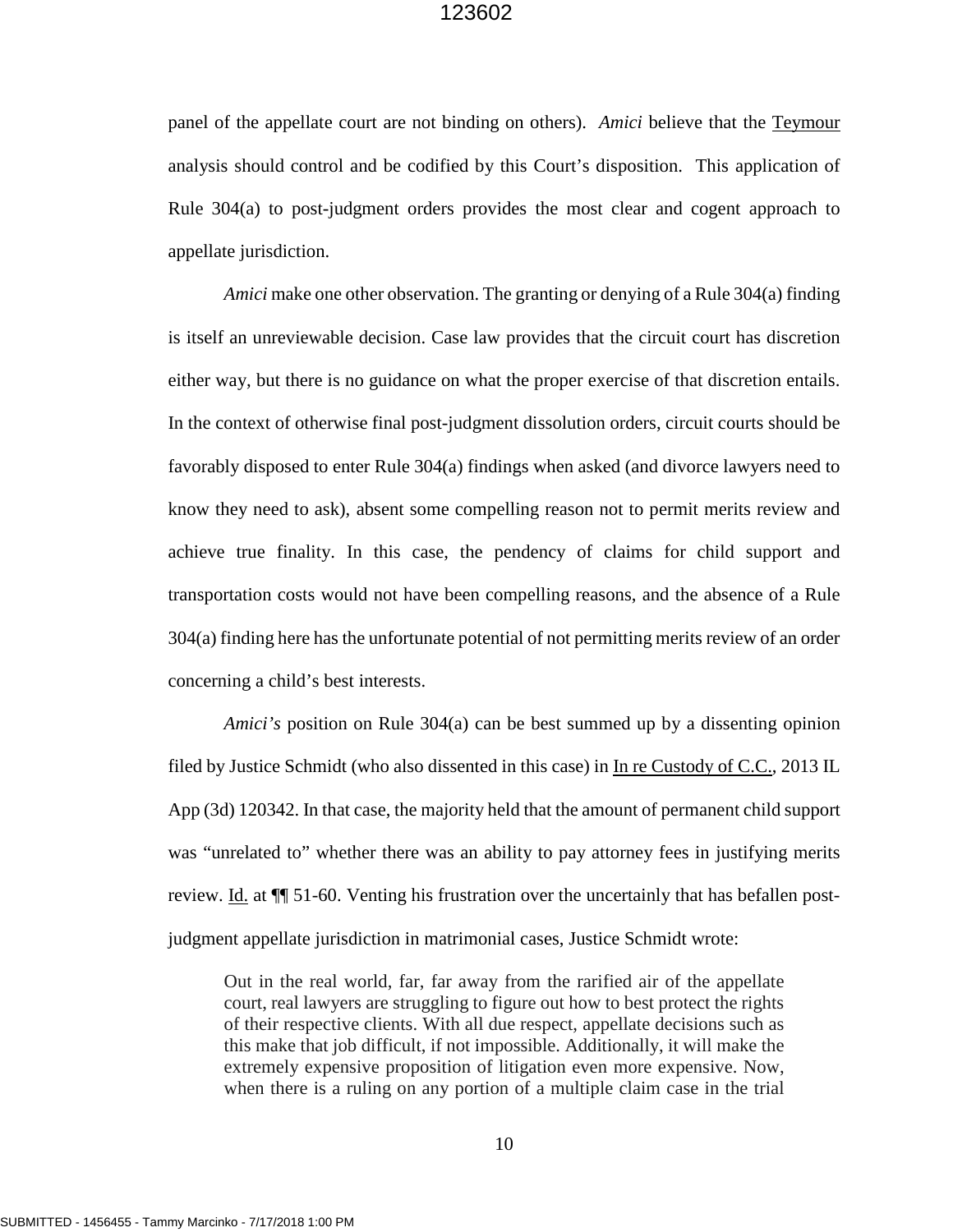court, the lawyers will have to figure out whether an appellate court will decide if the issue ruled upon was sufficiently similar to the remaining issues so as not to require an interlocutory appeal, or whether two of three judges might find the issue sufficiently dissimilar from the other issues, requiring a notice of appeal to be filed within 30 days. One can expect reasonable lawyers to avoid malpractice exposure by filing notices of appeal on every order in the trial court for fear that failure to do so could find the issue unreviewable at a later time due to lack of jurisdiction.

Id. at ¶ 81.

#### **PRAYER**

**WHEREFORE**, your *Amici*, attorneys Michael G. DiDomenico and Paul L.

Feinstein, respectfully pray that this Court establish clear and concise rules for appellate

jurisdiction in post-judgment matrimonial appeals, and for such other, further and different

relief as the Court, in its equity deems just and proper.

Respectfully submitted,

 /s/ Michael G. DiDomenico Michael G. DiDomenico **LAKE TOBACK DiDOMENICO** 33 N. Dearborn, Suite 1720 Chicago, IL 60602 Telephone No. (312) 726-7111 [mdidomenico@laketoback.com](mailto:mdidomenico@laketoback.com)

E-FILED 7/17/2018 1:00 PM Carolyn Taft Grosboll SUPREME COURT CLERK  /s/ Paul L. Feinstein Paul L. Feinstein **PAUL L. FEINSTEIN, LTD.** 10 South LaSalle Street, Suite 1420 Chicago, IL 60603 Telephone No. (312) 346-6392 [pfeinlaw@aol.com](mailto:pfeinlaw@aol.com)